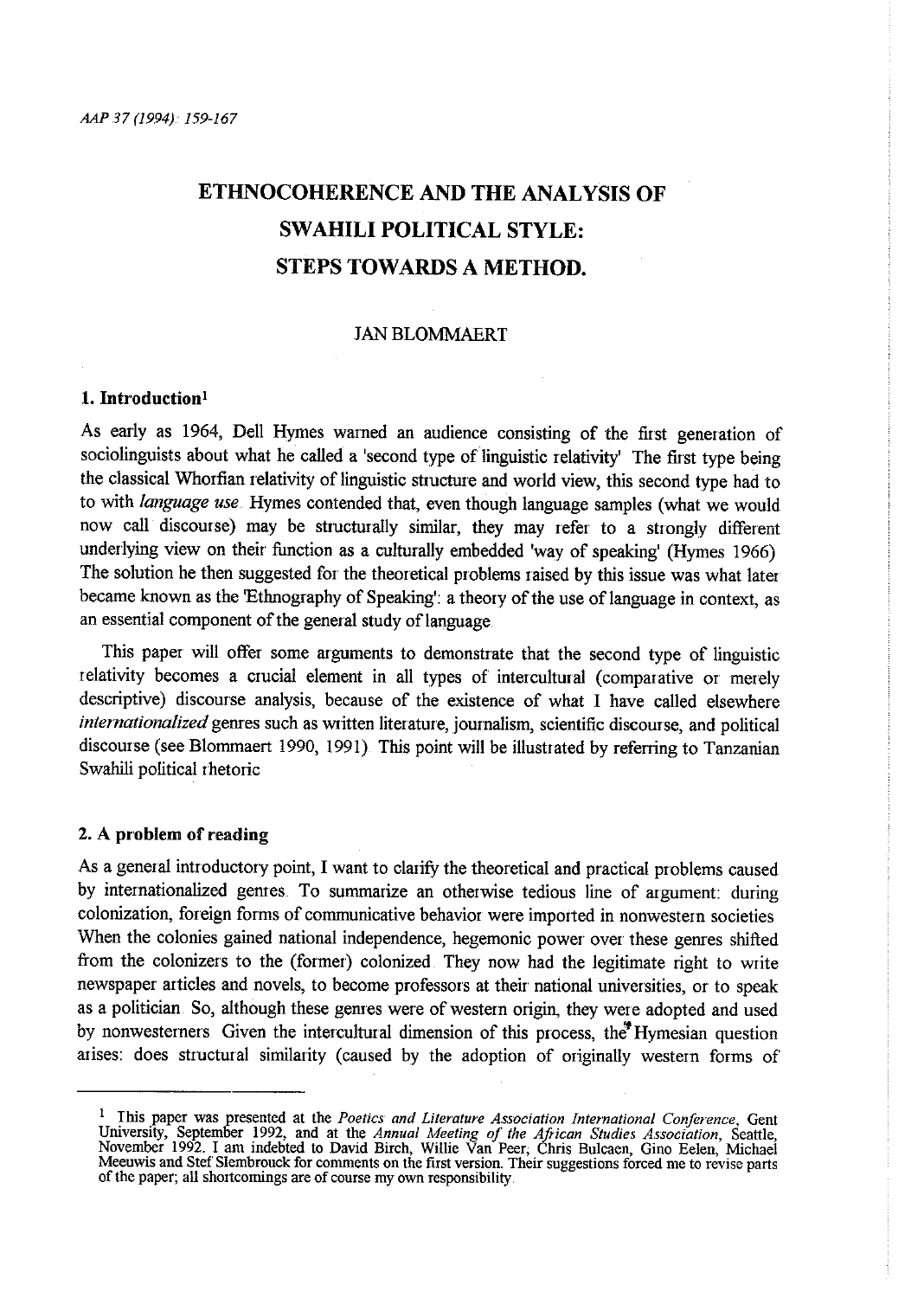communication, such as e g newspaper journalism) hide an underlying intercultural difference or not? In other words, are newspaper articles, novels, political speeches etc. produced in Tanzania unproblematic genres fiom our (western) point of view? If we notice that the second type of relativity applies here, how are we going to approach it, and how are we going to try to understand it?

The question, as formulated here, is a question of *intercultural reading,* and the ring it has is quite familiar . Poststructuralist and postmodernist approaches have long been trying to find answers to the questions of the materiality of texts, and their internal/external polyinterpretability (although arguably fiom a monocultural perspective}. Heterogeneity of discursive systems, as well as the hegemonic dimension of contest and dominance, will be treated as a given in this paper, and they will not surface until the end of my exposé. The compelling theoretical argument for approaching the intercultural reading problem fiom this angle is, however, the Bakhtinian notion of 'dialogue', which when applied to intercultural communication practice leads to a considerable *problemization of the research procedure itself* If it is the case that reading means re-creating the text in terms of one's own premises, value systems and cultural background, how then does one reach a level of interpretational preciseness that reflects adequately the meanings contained in the object text, while preserving its interpretability in terms of one's own cultural boundedness? The dialogic nature of intercultural research seriously amends the epistemological simplicity of (post-)Hymesian Ethnography, as clearly recognized by Fabian (1990) Ethnography is dialogue, and thus a joint endeavor of two (or more) participants who, incidentally, belong to another cultural tradition

The critical and metatheoretical dimensions of this problem of intercultural reading cannot be fully treated in this paper. Rather, I hope to show how a methodology based upon ethnography, but complemented by a more historical and dialogical emphasis, can reconstruct and make understandable intercultural differences below the surface of texts. Thus, rather than a solution, I will propose a *modus vivendi* that does away with at least some of the flaws contained in more traditional forms of intercultural research

## 3. Ethnocoherence

We all know from classical discourse analysis that a text makes sense by virtue of its internal and external consistency -- its cohesion and coherence. A text should be an organized whole, allowing for sufficient internal grammatical differentiation and marking for things such as topic, theme etc. Furthermore, a text should be contextually meaningful, i e it should make sense because of the fact that it has been adapted to a number of circumstantial, contextual factors It is to the highest level of adaptations that I will direct my attention: the level of sociocultural context

To follow a suggestion made by Jan-Oia Ostman (1986: 184-5), coherence should not be seen as just another side of the coin, on a par with cohesion (narrowly defined as textual, mainly grammatical, cohesion; see e g de Beaugrande & Dressler 1981, or Halliday & Hasan 1976). Rather, it should be seen as "a more general notion, of which cohesion ( ) is just a particular manifestation". More specifically,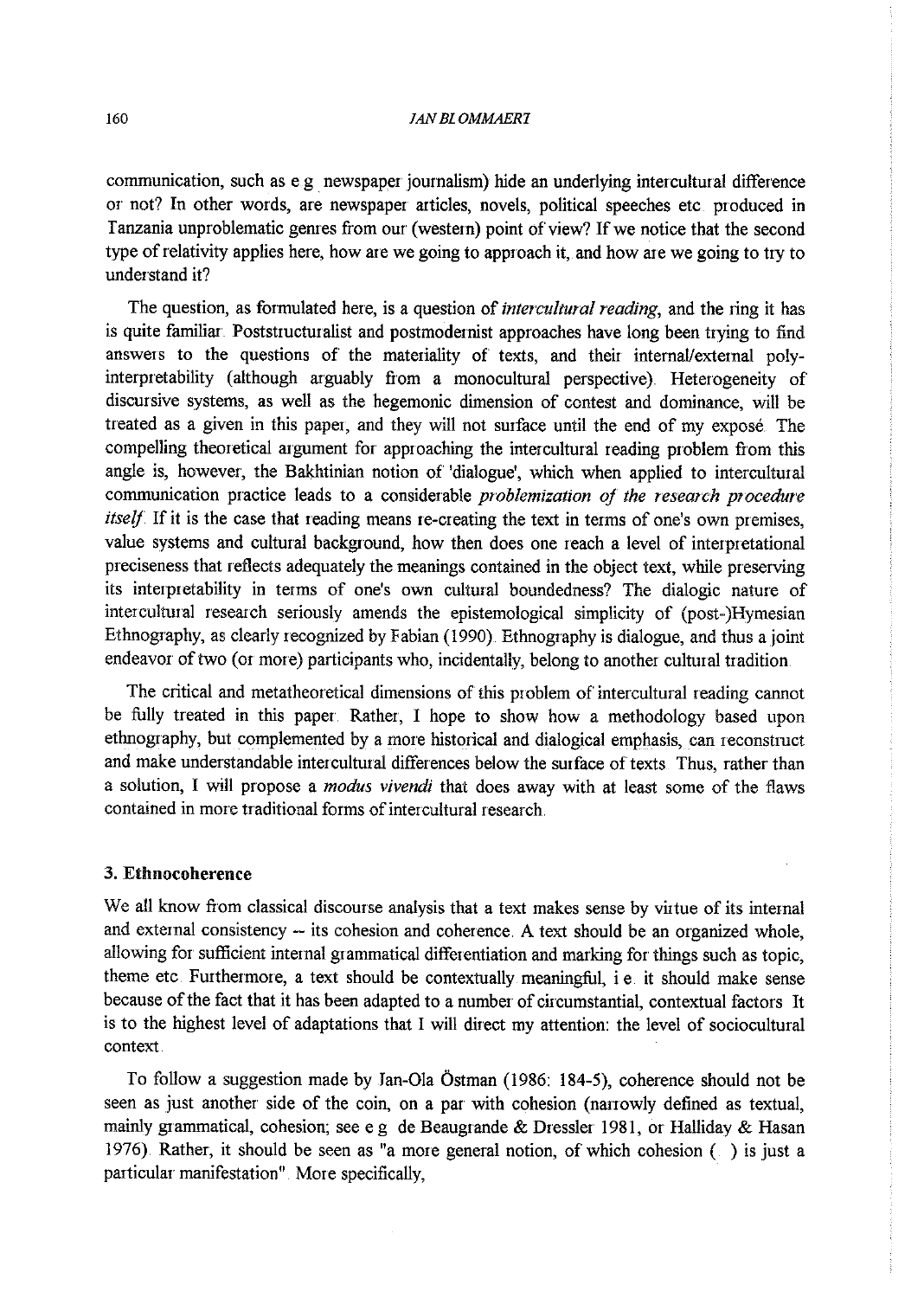The pragmatic parameter of Coherence can be seen as accounting for the implicit, common-sensical rules in accordance with which human beings (intnitively) adjust themselves to this world - in short, according to which they live (...). In the final instance, this means that *Coherence stands for what we generally refer to as culture* (Östman 1986: 185, emphasis mine)

In other words, texts only make sense if they are in line with the complex of meanings shared by other members of the sociocultural group generally defined as the speech community This complex of meanings -- we might call it the repertoire of possibly communicable meanings -- is primarily sociocultural in nature, that is, generally speaking it is not something with regard to which the individual has an unrestricted freedom It is a macro-influence which is active on a more or less subconscious level of communicative behavior

At this point, two important consequences of this particular view on coherence must be identified

First, given the fact that the coherence of a text is a matter of its sociocultural embeddedness. intercultural differences in style (a concept to which I cannot devote too much attention here) can be attributed to differences at the level of local forms of coherence: *ethnocoherence* Tins is because we may reasonably assume that texts produced in another culture, such as in my case, African political texts, are in line with general expectations and criteria of interpretability valid in the local speech community

Second, interpreting this kind of texts will require a procedure for analyzing ethnocoherence as manifested in individual texts Given the macro-dimension of the concept of ethnocoherence, this procedure will take the shape of a *historiography of texts*, i.e. a search for the sources and the conditions governing the production of texts

The historicist bias of this approach is clear (e g Ricoeur 1963),<sup>2</sup> and defendable Making sense of an individual text, embedded in a sociocultural basis other than my own (a situation in which an anthropological linguist finds him/herself almost by definition) requires the disentangling of the historical -- and therefore necessarily social and cultural -- genesis and development of the *differences* experienced when reading the text

This need not be a case of theoretical overkill. As noted in the introduction, internationalized genres such as political rhetoric are **deceptively similar** at the level of surface structure, yet they are different Differences at the surface level, e g. features such as local honorifics ('Citoyen', 'Ndugu' ), are largely trivial in themselves. What is more important for our purpose of understanding these texts is the fact that they originated from a process of *generic development and differentiation* in the field of politics which is totally different from what we know in our own society To put it simply: the texts may be similar, but the politics about which the texts are written is different, historically different It is these historical differences that shape differences at the level of *implicit* text structuring - - a level notorious for its hermeticism to outsiders

<sup>&</sup>lt;sup>2</sup> I'm also ready to acknowledge the influence of some social constructivists, such as John Shotter (1990). Johannes Fabian  $\epsilon$  work (esp 1990) is the main example and source of inspiration for the type of analysis advocated here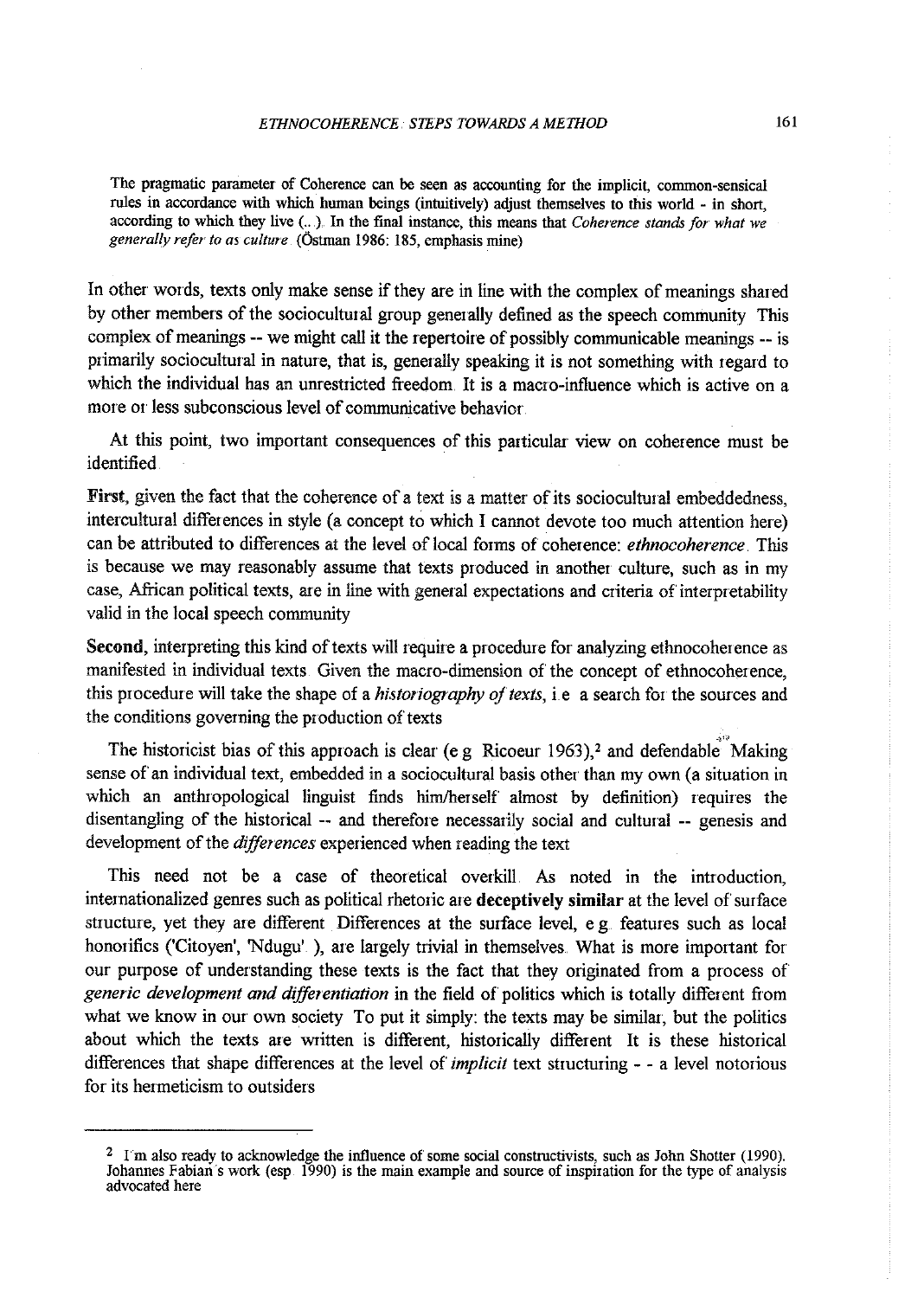#### 162 *!AN BLOMMAER1*

I cannot dwell too long on the shape the historiography of texts takes in practice. In brief, I opt for methods and analytical concepts that safeguard both (a) the historical (here to be read as diachronical) and processual nature of the object of inquiry, and (b) the relevance of surface elements of a text in terms of macro-level elements. This, as has become clear to everybody, will steer me in a direction previously explored by scholars such as Foucault and Bakhtin. In my attempt, however, to check tendencies to move from one level to another on the basis of just an assumption,<sup>3</sup> I include the almost microscopic attention for 'clues' (developed by Ginzburg (e.g 1986), and elegantly elaborated by Fabian (1990)) as the basis of empirical investigation 'Clues' in the text, i.e surface characteristics that appear as *differences* in an intercultural reading, are the 'entries' I use for detecting underlying differences in generic expectation, and ultimately in the sociocultural genesis of the text A further motive for including this empirical dimension is the fact that, for hegemonic discourse (e.g. political ideology) to be effective, its surface realization must cany all the features that are (locally) deemed to be characteristics of effective discourse The surface structure must, in other words, be clearly and recognizably *coherent* 

A final point worth mentioning is that, obviously, this type of research aims at detecting and understanding *emergent traditions* in a sociocultural environment that is subject to rapid, sometimes even revolutionary change. It aims at the phenomenon of sociocultural transformation and innovation in Afiica -- a theoretical problem worth more than one paper in its own, because it does away with simple (but extremely pervasive) dichotomies between such things as 'traditional Africa' and 'modem Afiica' But maybe this point will become clear by looking at some facts now

#### 4. Borrowed or created? Ujamaa as a **local** artefact

The key question to be asked in an intercultural research context such as this one, is the question of generic recognizability. Is an individual speech by a Tanzanian politician, say the former president Nyerere, *recognizable as an instance of political communication*, and if so, why? This question has, particularly with regard to Afiican literature, been answered by a multitude of scholars, mostly ethnographers or literary critics, and mostly from two rather extreme and diagonally opposite perspectives

The first perspective is the *universalist* perspective. There it is assumed that generic recognizability lies in the reproduction of stylistic canons which (necessarily) are to be situated at the surface level of a text (see e.g Ngara 1982). Here the oppressive character of commonly available canons becomes strikingly clear: intercultural differences are treated as aberrations from assumedly universal (but, of course, basically western) canons, and therefore as stylistic shortcomings. Whatever criteria one applies, the intercultural dimension of texts will be minimized in favor of the internationalized dimension

<sup>&</sup>lt;sup>3</sup> Viz. the assumption that individual texts (and their individual surface features) derive their meaningfulness solely from their generic affiliation, and that therefore macro-conclusions can be drawn automatically, without linguistic/stylistic justification. This assumption leads to the kind of radical relativism typical for postmodernist approaches to meaning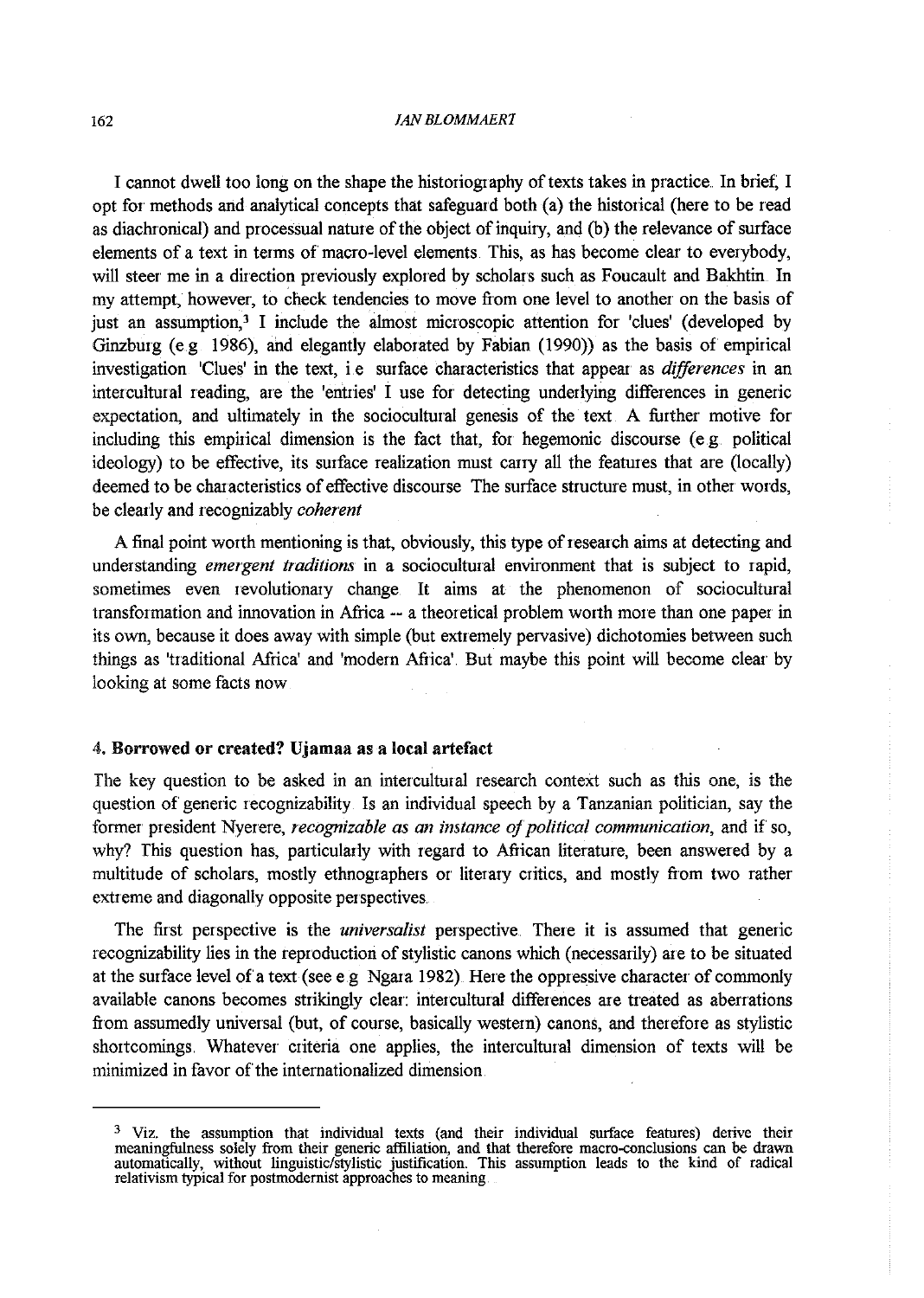The second perspective one can take is the *particularistic* one, in which the text is approached solely in terms of local criteria This position is taken by e.g. Okot p'Bitek (1986), and even more forcefully by Ngugi wa Thiong'o (1981) <sup>4</sup> Here, the internationalized dimension is minimized in favor of the intercultural one, and the advocates of this perspective are trapped in what Finkielkraut (1987) has described as the oppression by cultural uniqueness: dialogue and intercultural meaning exchange are precluded by the presumed exclusive (culture-specific) character of the text

The paradoxes are quite simple: in the universalistic perspective, *differences* are overlooked, and in the particularistic perspective *similarities* are overlooked. Neither of the two extremes appears to be productive enough to answer the question of generic recognizability for internationalized gemes such as political discourse

Let us see what the historiography of texts can do to further the study of internationalized genres More concretely, let us see how the question of generic recognizability can be answered with regard to Swahili political rhetoric I will suggest three steps, that together form a coherent research design

#### 1st step.

The historiographic focus of the method allows us to realize what internationalization really means, in terms of generic development In the case of Swahili, as in any other form of contemporary African political rhetoric, the source of the genre must be sought in *colonization*. Despite claims to the contrary mostly made by African politicians themselves, the roots of what has become known as Ujamaa (and seen as a highly original form of state organization) lie in European politics <sup>5</sup> And the vestiges are still quite important:

a) The whole complex of situations, associated in the Bakhtinian sense of *'communicative*  spheres' with 'politics', is borrowed from western sources. This includes the basic pragmatic question: who speaks what to whom and when and where and how?

b) all the units commonly used in political discourse are derived from western sources The state, the people, the nation, the politicians, the party, the national and international institutions etc.

c) *terminology and concepts* have been bonowed. English is, together with Arabic, the prime source for borrowing political terminology and translating it into Swahili terms. Thus, to paraphrase one of Mazrui's well-known statements, English is one of the most important political factors in Tanzanian politics, because it shapes the way in which politics is talked about in Swahili. It is the basic linguistic point of reference for Swahili political rhetoric

<sup>&</sup>lt;sup>4</sup> The debate is also particularly lively in Tanzanian literary circles, where the universalist stance is taken by Kezilahabi, and more particularistic positions by people such as T. Sengo

<sup>&</sup>lt;sup>5</sup> Both Ali A. Mazrui and Immanuel Wallerstein repeatedly emphasized throughout their oeuvre the dramatic ambiguity created by the western political legacy in Mrican states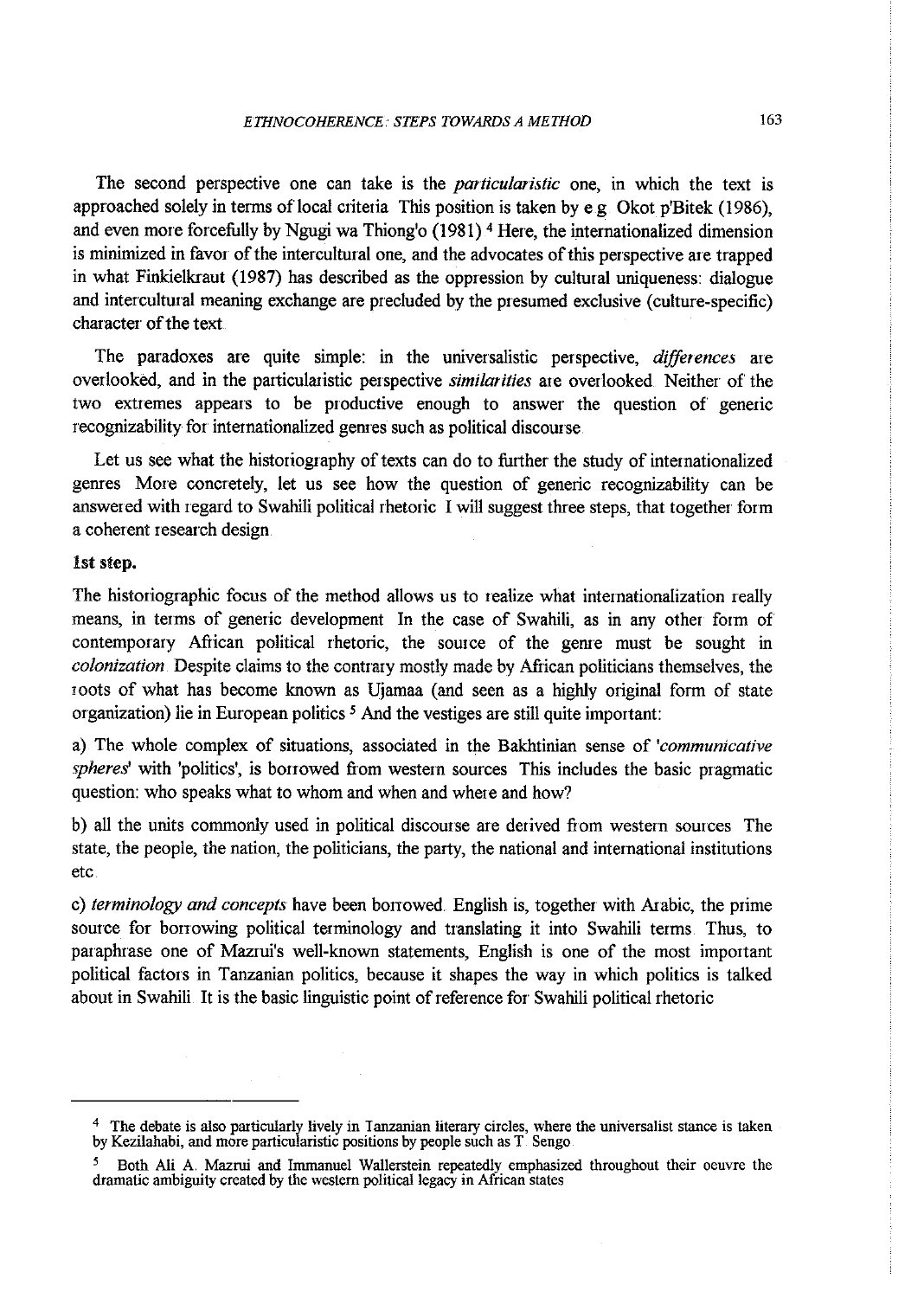## **2nd step.**

The historiographic focus also allows us to detect the quite revolutionary break in the development of the genre, caused by *decolonization* In other words, it allows us to identify Swahili political rhetoric as a *discontinuous genre* Decolonization not only had the very concrete and practical implication of designing a new flag and composing a national anthem. It implied a much more important psychological and conceptual shift <sup>6</sup>

a) *'politics'* fell within the realm of the formerly oppressed. Hegemonic power over the genre shifted almost overnight This has a quite dramatic dimension: the politics of independence were such that only political movements who adopted commonly established political doctrines (preferably western-style parliamentary democracy, but some socialism was also tolerated) were eligible for post- independence power. This meant that the Africans had to erase part of their memory. The system they now espoused as the way to progress had been the recipe for oppression during the colonial era. They basically had to view as positive that which they had been fighting against as something quite negative

b) *social identities* changed quite radically Yesterday's lower-class now became the petty bourgeoisie; yesterday's petty bourgeoisie now became the ruling class; yesterday's dissidents now became the party leaders, cabinet ministers and presidents.. Reversely, yesterday's benefactors were now the enemy, the losers The Africans now had the right to make their own alliances internationally, including, as happened in a number of cases, breaking diplomatic relationships with the former colonial rulers

The stage is now set After these two steps, Swahili political discourse can be identified as a discontinuous genre, characterized by conceptual *fields of tension, contradictions, and paradoxes* It is an unstable system, in which changes appear more in the shape of radical reformulations than as smooth transitions. But what are the particular stylistic correlates of these fields of tension, contradictions etc ?

## 3rd step.

The surface clues that are relevant for identifying the unstable and contradictory nature of Swahili political discourse are, in my opinion:

a) the *Language,* Swahili This looks so trivial, but it is so essential for a fair understanding of the full pragmatics of political communication. Language is a choice, for which a (mostly limited) range of possibilities are available In extremely multiethnic environments, such as all African states, the choice of a language may even be a crucial one in terms of nation-building, administrative efficiency, and education. Going somewhat deeper into the fabric of society, it may be a critical choice for class formation (esp. urban elite formation), as I have demonstrated with regard to English-Swahili codeswitching in Dar es Salaam (Blommaert 1992; Blommaert & Gysels 1990) Comparing with other African countries, Tanzania's choice for Swahili as the national language, to be used for government and (part of) education purposes, was as good as

<sup>6</sup> The psychological and conceptual nature of the two processes described below should be stressed. The changes in (a) and (b) are *theoretical,* they pertain to the level of the offical political self-image of the new states, and thus serve as the basis for the development of postcolonial political ideologies and analyses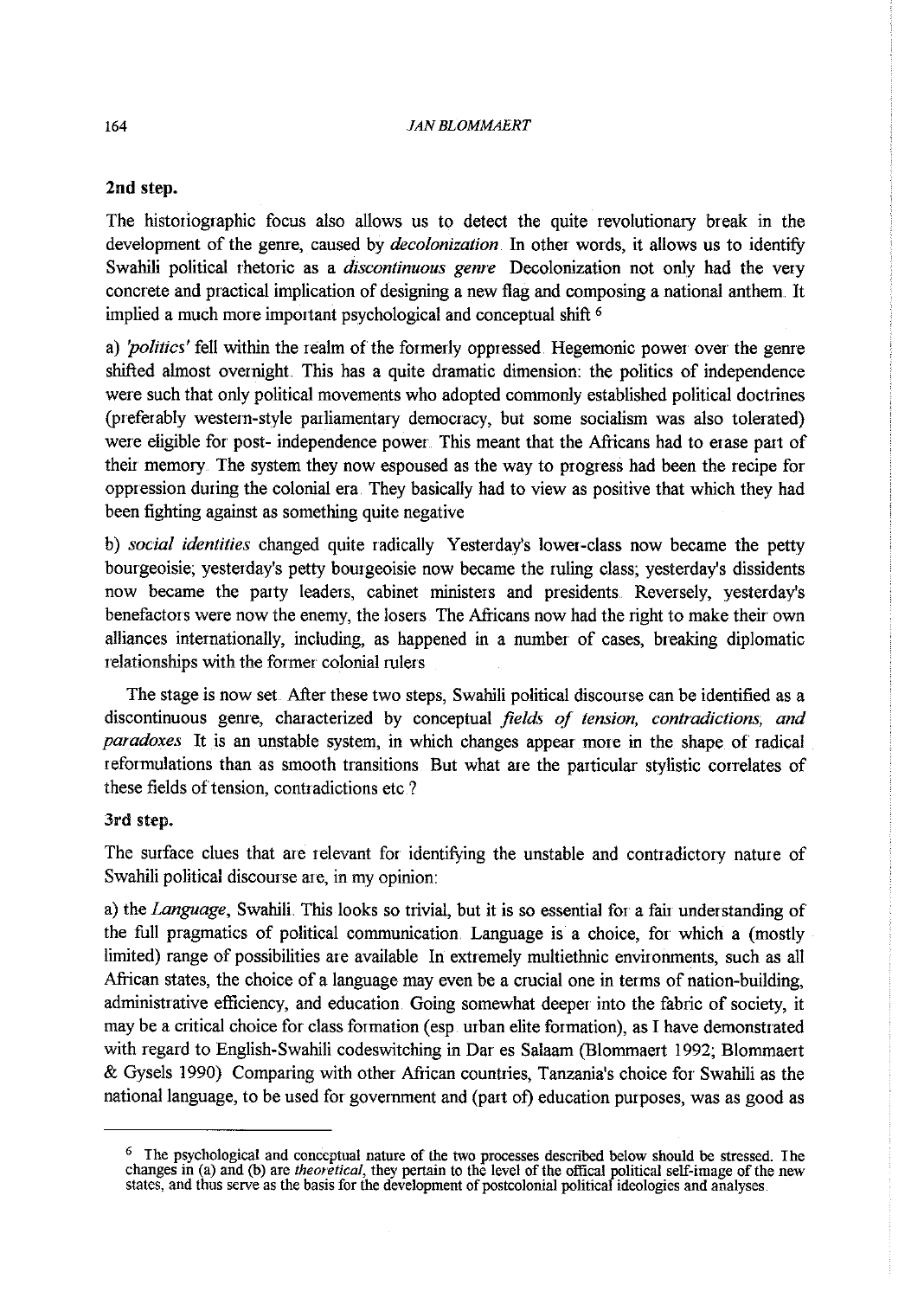unique The choice was largely ideological: it expressed the desire to eradicate the remnants of colonialism, and to make the nation truly 'African' Therefore, and because of the ideologicalsymbolic opposition thus created with English (the language of imperialism and oppression), the use of Swahili as a medium of political discourse is a pragmatic element of meaning in its own right. Whatever the tone or the content of a speech, when it is in Swahili, it's patriotic The frame of interpretation induced by Swahili political rhetoric is therefore necessarily nationalist

b) Equally relevant is the abundance of *definitions* either implicit or explicit, in political discourse (see Blommaert 1991). Certainly until the early 'eighties, most speeches were explanatory rather than argumentative, with a heavy emphasis on 'newness' <sup>7</sup> New concepts, new plans, new institutions were presented to the people by means of political speech This indicates the conceptual shift mentioned above The new, independent society and all it entailed in terms of new identities and roles in society, was something that people had to learn, they had to be explained the basis of their state structure.

c) At the level of *what* is *said* by politicians, three things stand out: (1) unity, i.e. nationhood and equality; (2) Africanity, i.e. the fact that the new nation is truly African in nature; (3) socialism as the organizational and ideological paradigm for the country The first two themes are certainly indicative of 'newness', and as could be expected they are ambiguous in their mutual relationship Although the idea of a 'nation' is, certainly in the multiethnic shape foreseen by independence, a foreign product, it is motivated by means of 'African tradition'. This combines in the third point, 'socialism' Though clearly not of African origin, efforts are made to present it as a truly traditional African value system This goes even to the point of using a neologism for this African socialism: Ujamaa, emphasizing newness and intercultural difference rather than continuity and similarity. Ujamaa combines African values such as solidarity, mutual respect, and family loyalty, with the very western application of socialism as a state doctrine

d) At the level of *how things are said,* the particularly dialogical and colloquial style of (especially Nyerere's) Swahili rhetoric is a relevant clue Explicit authority and politeness features, typical of the politician's awareness of his audience, are mixed with jokes, proverbs, and elaborate metaphors and allegories This points at two important sociocultural contextual elements: (1) the dynamics of class formation and class alliances in the newly indepehdent country; and (2) the literacy situation in the country, which compels politicians to create their political ideology as an oral system of meaning transmission Despite the existence of tons of written documents on Ujamaa, the doctrine has pervaded society primarily through the image of the public speaker, Nyerere. Even today, the amount of public (and broadcasted) political speech in the country is amazing.

 $<sup>7</sup>$  This is partly achieved by grammatical marking of references to the past, the present and the future. The</sup> present is nearly absent from political rhetoric; the basic temporal axis is the opposition between past (colonial) and future (socialist). The future, in Ujamaa rhetoric, often takes the shape of a 'plan' or a 'desired state', encoded in subjunctive verb forms rather than by means of the future tense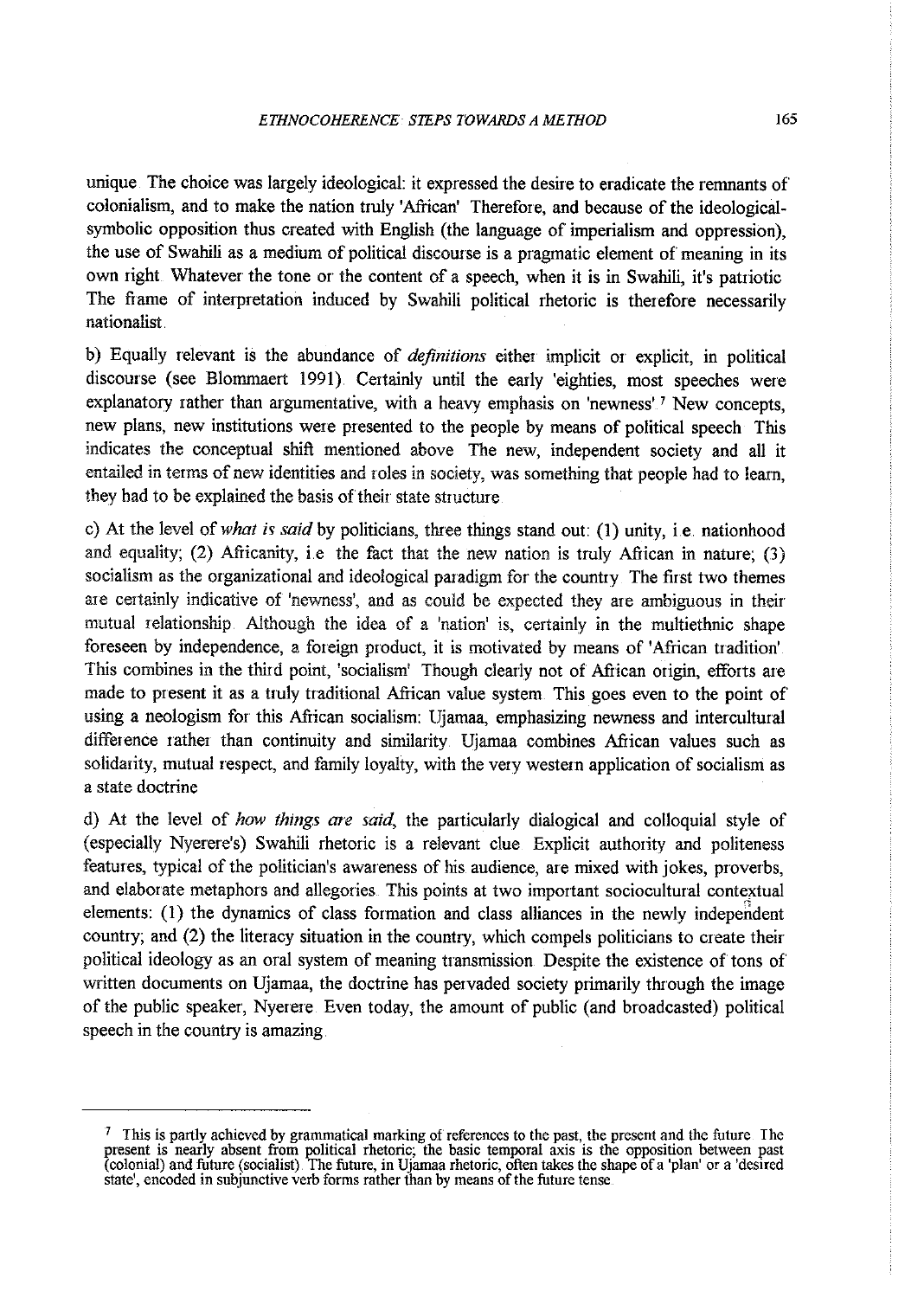#### 166 **FAN BLOMMAERT**

So, *what do we know now?* We know certainly that the whole thing is ambiguous to the extreme Heteroglossia, at a very deep level of message structuring, is a major characteristic of Swahili political rhetoric Although the basis of the geme is clearly of western origin, the simplistic dichotomy between 'western' elements and 'African' ones is an uninteresting analytical instrument in trying to understand contemporary Swahili political rhetoric It is <sup>a</sup> self-evident point of departure Something special has emerged: a local sociocultural artefact, expressing (as noted by Fabian (1990) with regard to Shaba) a very unstable sociocultural environment, characterized by internal contradictions such as that between urban areas and the countryside, elite and underclass, rich and poor, not to mention that between past and present and the symbolic connotations both periods have The geme is *coherent* with this environment.

Small clues in the texts also shed some light on contest and dominance in Swahili political rhetoric (see esp. Blommaert 1990). The precise shape and structure of these features are, as yet, unclear. Do the internal inconsistency of texts, and the need to define and redefine certain crucial concepts, indicate responses to challenges from below? Or do they, on the contrary, reflect the absolute control Nyerere and his supporters had over the conceptual and pragmatic field of politics? In other words, are they signals of contest or of dominance? I have to leave the question open

#### 5. **Conclusion**

Hymes 'second relativity' is certainly a valid notion for Swahili political rhetoric The inherent ambiguity of the geme creates a deceptive similarity, because basically the same general frame of reference is used for talking about society as elsewhere in the world of 'modern politics', similar words and phrases are used by people who cany the same sociopolitical-hierarchical labels as elsewhere This similarity, however, is so superficial and epiphenomenal that the illusion of "deep similarity versus surface differences" should be buried as soon as possible, together with hemistic and analytical notions associated with it, such as the dichotomy between 'African' and 'Western', 'traditional' and 'modem', or the notion of'acculturation' They all make little sense, on the one hand, and they are based on epistemological claims which sound too optimistic too me, on the other hand

What makes sense, in my view, is to try to seek the coherence, however incoherent it appears, between speech and the environment in which it is produced Intercultural differences are then interpreted against the background of more global patterns of sociocultural change and development. The assumption of similarity is at least checked by an awareness of the potential for local, different forms of ("deep") functionality The questioning of similarity is, of course, the methodological correlate of the questioning of my own position as a researcher involved in intercultural interpretive research. This holistic and dynamic perspective on communication, I believe, could open interesting lines of research into nonwestern cultural products expressed in internationalized gemes such as (besides politics) journalism or literature The relevance of this for intercultural understanding at a macro-level should be clear to everyone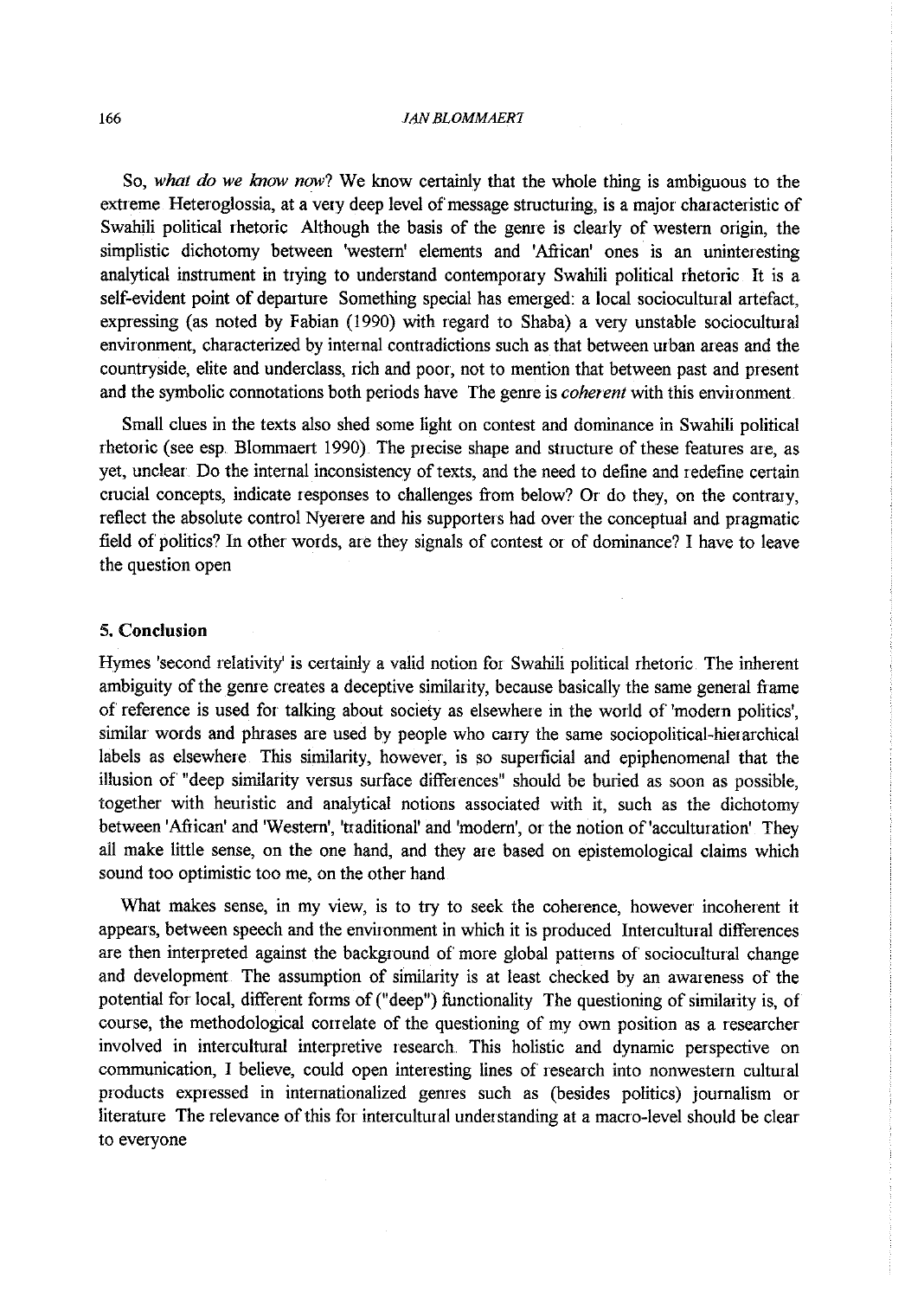# **References**

- Blommaert, Jan 1990. "Modern African political style: Strategies and genre in Swahili political discourse " Discourse and Society 1/2: 115-131.
- ----- 1991 "Some problems in the interpretation of Swahili political texts." Swahili Studies. *Essays in Honour of Marcel Van Spaandonck*, ed by Jan Blommaert Gent: Academia Press.
- ----- 1992 "Codeswitching and the exclusivity of social identities Some data from Campus Kiswahili." *Journal of Multicultural and Multilingual Education* 13, 1/2: 57-70
- Blommaert, Jan & Marjolein Gysels 1990 "On the functionality of English interferences in Campus Kiswahili *"Aftikanistische Arbeitspapiere* 21: 87-104.
- de Beaugrande, R & W Dressier. 1981 *Introduction to text linguistics.* London: Longman
- Fabian, Johannes. 1990. *History from below* Amsterdam: John Benjamins.
- Finkielkraut, Alain 1987. *La defaite de la pensee* Paris: Gallimard
- Ginzburg, Carlo 1986 *Clues, myths, and the historical method* Baltimore: John Hopkins University Press
- Halliday, M A K & R Hasan 1976 *Cohesion in English.* London: Longman
- Hymes, Dell. 1966 "Two types of linguistic relativity. (with examples from Amerindian ethnography) " *Sociolinguistics.. Proceedings of the UCLA Sociolinguistics Conference, 1964,* ed by W Bright The Hague: Mouton
- Ngara, Emmanuel, 1982 *Stylistic criticism and the African novel.* London: Heinemann
- Ngugi wa Thiong'o 1981 *Writers in politics.* London: Heinemann
- Okot p'Bitek 1986 *Artist, the ruler. Essays on art, culture and values.* Nairobi: Heinemann.
- Östman, Jan-Ola 1986 *Pragmatics as Implicitness* Ann Arbor: University Microfilms Intern
- Ricoeur, Paul. 1963 "Structure et hermeneutique" *Esprit* 31: 596-627
- Shotter, John 1990 "The social construction of remembering and forgetting" *Collective remembering,* ed by D Middleton and D Edwards London: Sage